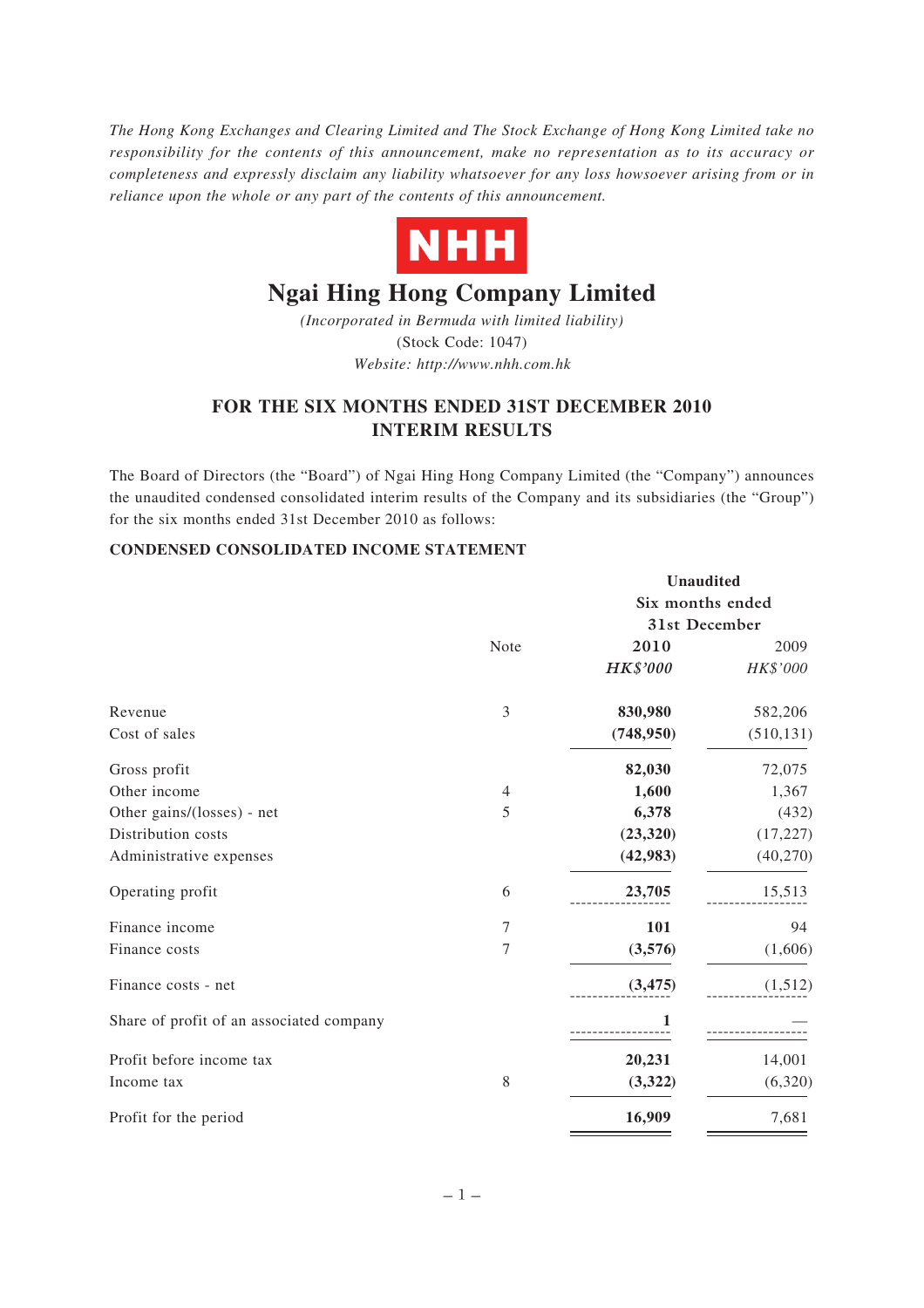|                                                                                                                                           |             | <b>Unaudited</b>                  |          |  |
|-------------------------------------------------------------------------------------------------------------------------------------------|-------------|-----------------------------------|----------|--|
|                                                                                                                                           |             | Six months ended<br>31st December |          |  |
|                                                                                                                                           |             |                                   |          |  |
|                                                                                                                                           | <b>Note</b> | 2010                              | 2009     |  |
|                                                                                                                                           |             | <b>HK\$'000</b>                   | HK\$'000 |  |
| Attributable to:                                                                                                                          |             |                                   |          |  |
| Equity holders of the Company                                                                                                             |             | 14,503                            | 7,513    |  |
| Non-controlling interests                                                                                                                 |             | 2,406                             | 168      |  |
|                                                                                                                                           |             | 16,909                            | 7,681    |  |
| Earnings per share for profit attributable to the equity<br>holders of the Company during the period<br>(expressed in HK cents per share) |             |                                   |          |  |
| $-$ Basic                                                                                                                                 | 10          | 3.93                              | 2.03     |  |
| - Diluted                                                                                                                                 | 10          | 3.93                              | 2.03     |  |

Details of dividends payable to equity holders of the Company are set out in note 9.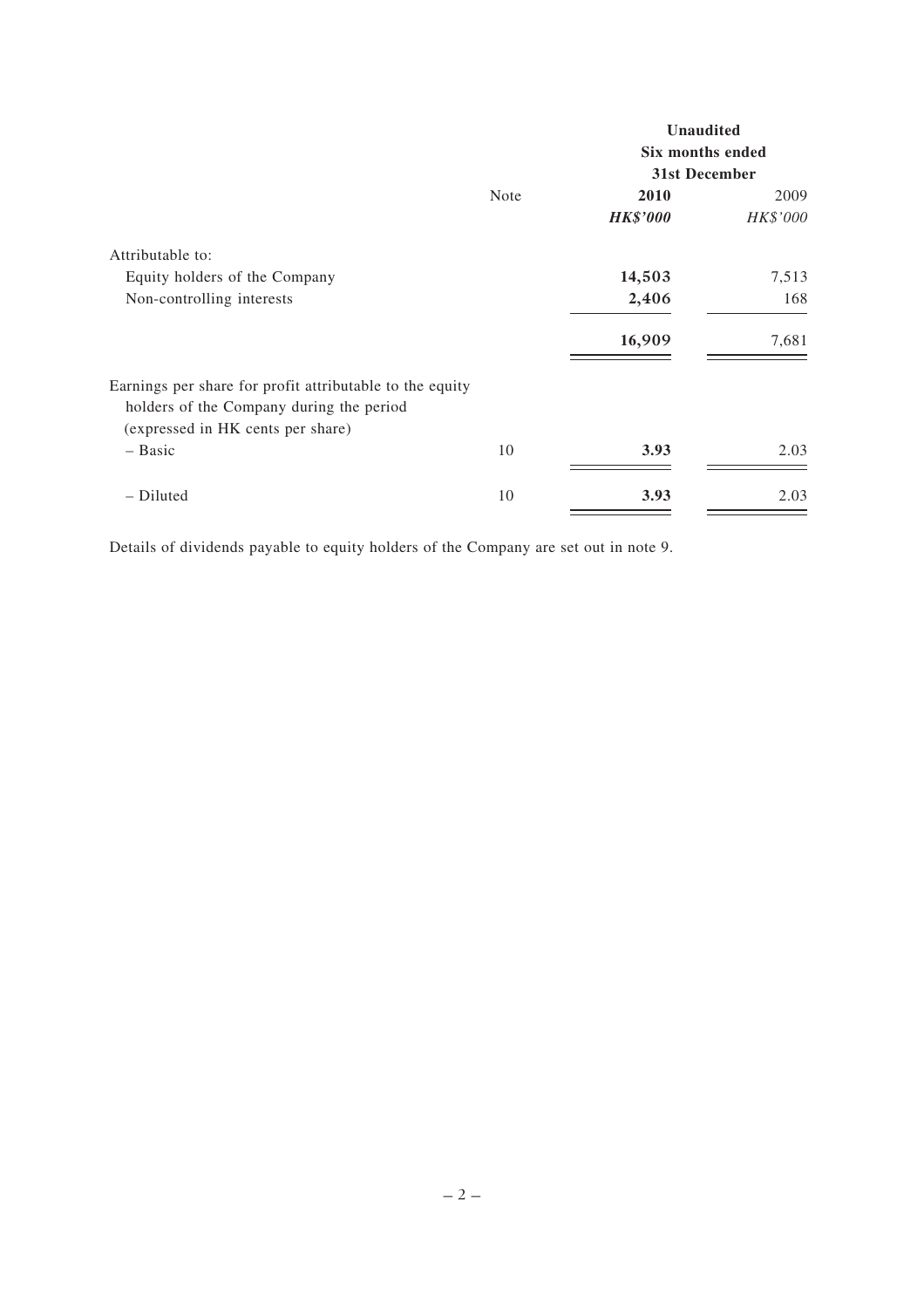# **CONDENSED CONSOLIDATED STATEMENT OF COMPREHENSIVE INCOME**

| <b>Unaudited</b> |          |  |
|------------------|----------|--|
| Six months ended |          |  |
| 31st December    |          |  |
| 2010             | 2009     |  |
| <b>HK\$'000</b>  | HK\$'000 |  |
| 16,909           | 7,681    |  |
|                  |          |  |
|                  |          |  |
|                  |          |  |
| 586              | 1        |  |
| 8,755            |          |  |
| 26,250           | 7,682    |  |
|                  |          |  |
| 23,844           | 7,514    |  |
| 2,406            | 168      |  |
| 26,250           | 7,682    |  |
|                  |          |  |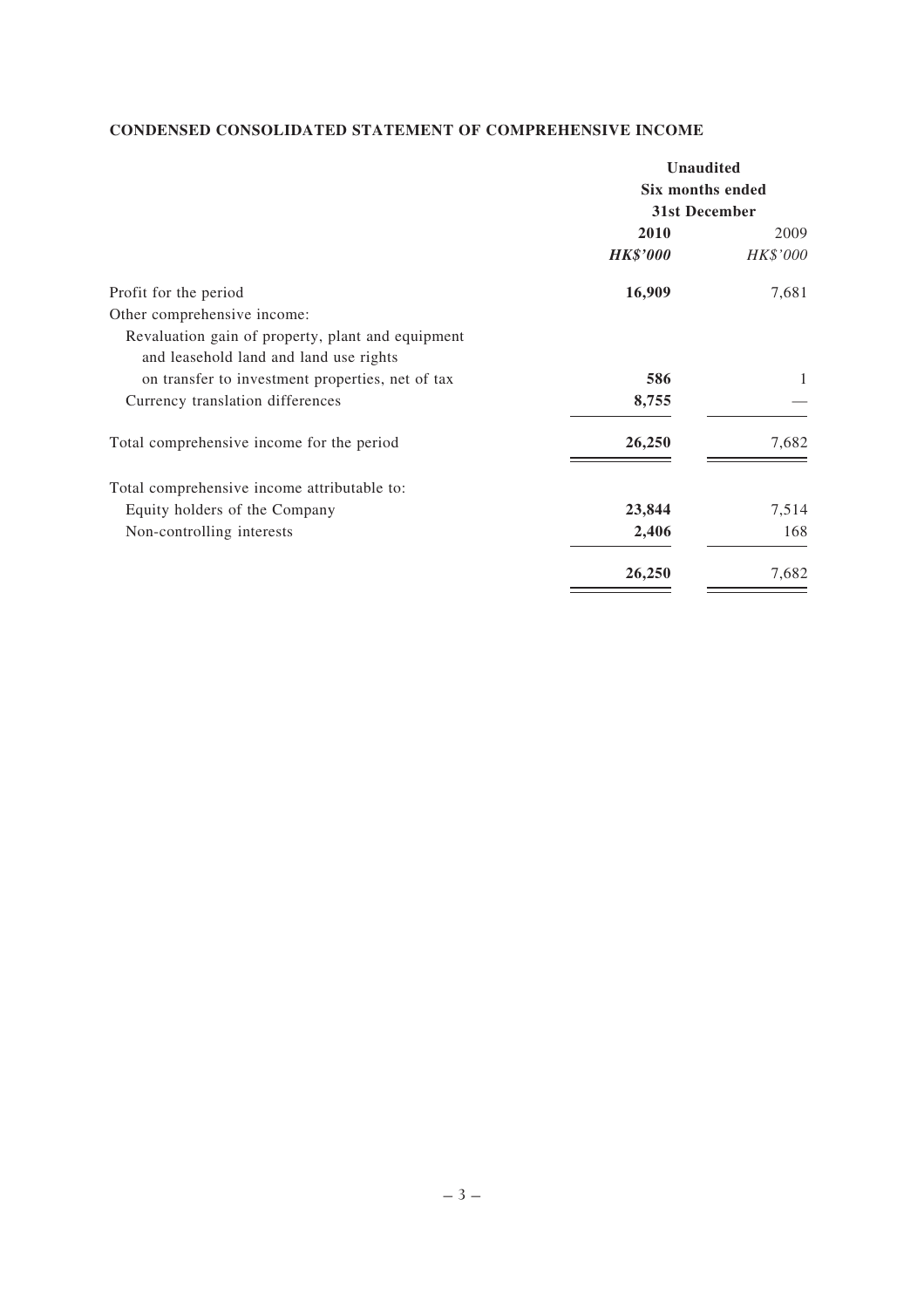# **CONDENSED CONSOLIDATED BALANCE SHEET**

|                                             |      | <b>Unaudited</b> | Audited    |
|---------------------------------------------|------|------------------|------------|
|                                             |      | 31st December    | 30th June  |
|                                             | Note | 2010             | 2010       |
|                                             |      | <b>HK\$'000</b>  | HK\$'000   |
|                                             |      |                  | (Restated) |
| <b>ASSETS</b>                               |      |                  |            |
| <b>Non-current assets</b>                   |      |                  |            |
| Property, plant and equipment               |      | 126,409          | 121,740    |
| Leasehold land and land use rights          |      | 13,118           | 14,700     |
| Investment properties                       |      | 33,736           | 30,560     |
| Deposits for acquisition of properties      |      | 8,412            | 8,125      |
| Prepayment for property, plant and          |      |                  |            |
| equipment and renovation costs              |      | 15,686           | 7,129      |
| Interest in an associated company           |      | 51               |            |
| Available-for-sale financial assets         |      | 690              | 690        |
| Deferred tax assets                         |      | 5,755            | 4,486      |
|                                             |      |                  |            |
|                                             |      | 203,857          | 187,430    |
| <b>Current</b> assets                       |      |                  |            |
| Inventories                                 |      | 257,555          | 278,846    |
| Trade and bills receivables                 | 11   | 251,666          | 238,545    |
| Other receivables, prepayments and deposits |      | 18,025           | 22,810     |
| Amount due from an associated company       |      | 4,574            |            |
| Tax recoverable                             |      | 862              | 969        |
| Derivative financial instruments            |      | 964              | 1,755      |
| Cash and cash equivalents                   |      | 87,079           | 82,589     |
|                                             |      | 620,725          | 625,514    |
| <b>Total assets</b>                         |      |                  | 812,944    |
|                                             |      | 824,582          |            |
| <b>EQUITY</b>                               |      |                  |            |
| Capital and reserves attributable           |      |                  |            |
| to the Company's equity holders             |      |                  |            |
| Share capital                               |      | 36,920           | 36,920     |
| Share premium                               |      | 62,466           | 62,466     |
| Other reserves                              |      | 56,542           | 47,176     |
| Retained earnings                           |      | 263,160          | 256,041    |
|                                             |      | 419,088          | 402,603    |
| Non-controlling interests                   |      | 22,522           | 20,831     |
| <b>Total equity</b>                         |      | 441,610          | 423,434    |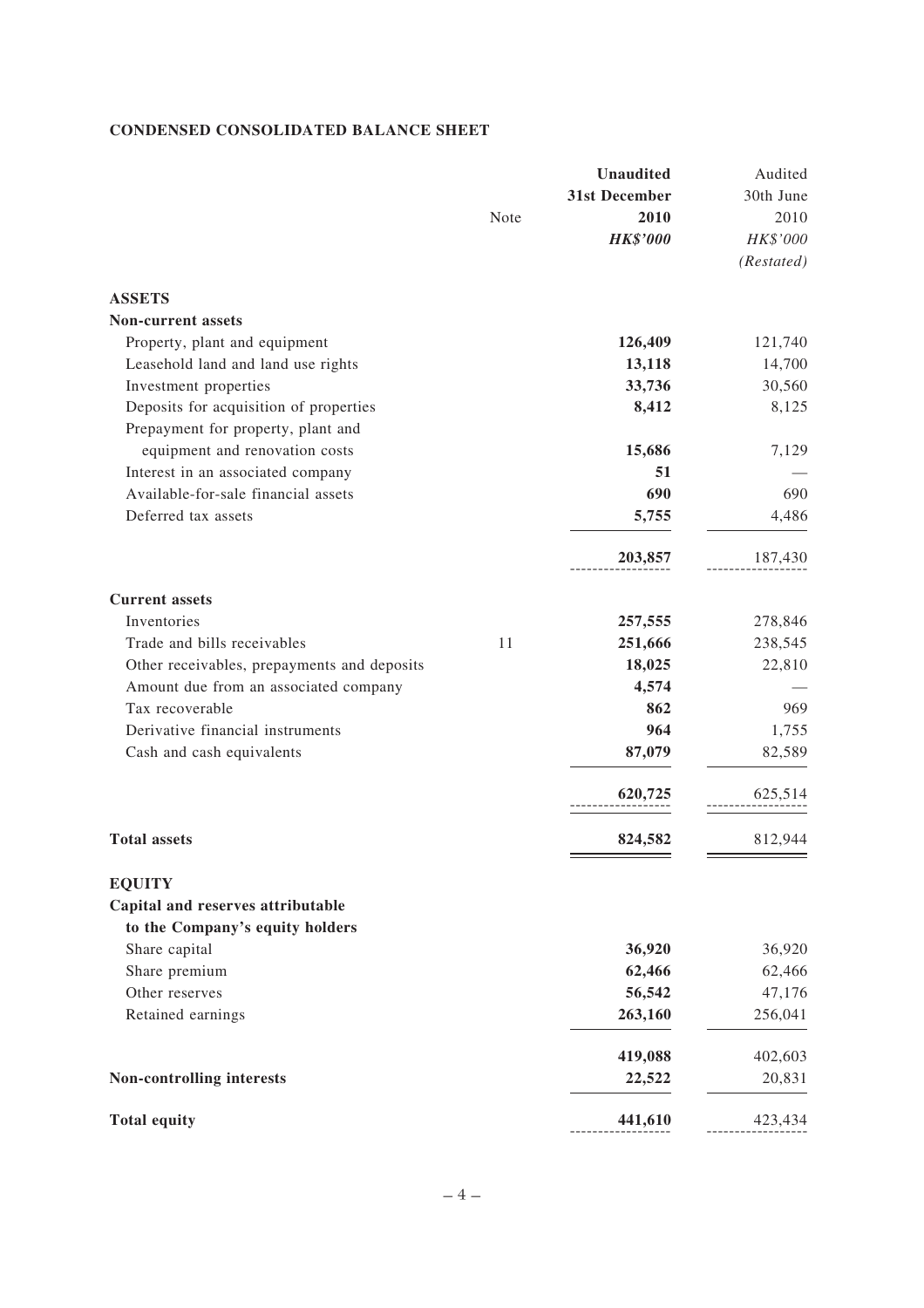|                                                    |      | <b>Unaudited</b> | Audited    |
|----------------------------------------------------|------|------------------|------------|
|                                                    |      | 31st December    | 30th June  |
|                                                    | Note | 2010             | 2010       |
|                                                    |      | <b>HK\$'000</b>  | HK\$'000   |
|                                                    |      |                  | (Restated) |
| <b>LIABILITIES</b>                                 |      |                  |            |
| <b>Non-current liabilities</b>                     |      |                  |            |
| Obligations under finance leases                   |      |                  | 235        |
| Deferred tax liabilities                           |      | 4,154            | 5,241      |
|                                                    |      | 4,154            | 5,476      |
| <b>Current liabilities</b>                         |      |                  |            |
| Trade payables                                     | 12   | 73,244           | 97,630     |
| Other payables, deposits received and accruals     |      | 22,989           | 19,524     |
| Obligations under finance leases - current portion |      | 466              | 458        |
| Bank borrowings                                    |      | 270,231          | 252,531    |
| Derivative financial instruments                   |      | 4,217            | 6,272      |
| Tax payable                                        |      | 7,671            | 7,619      |
|                                                    |      | 378,818          | 384,034    |
| <b>Total liabilities</b>                           |      | 382,972          | 389,510    |
| <b>Total equity and liabilities</b>                |      | 824,582          | 812,944    |
| Net current assets                                 |      | 241,907          | 241,480    |
| Total assets less current liabilities              |      | 445,764          | 428,910    |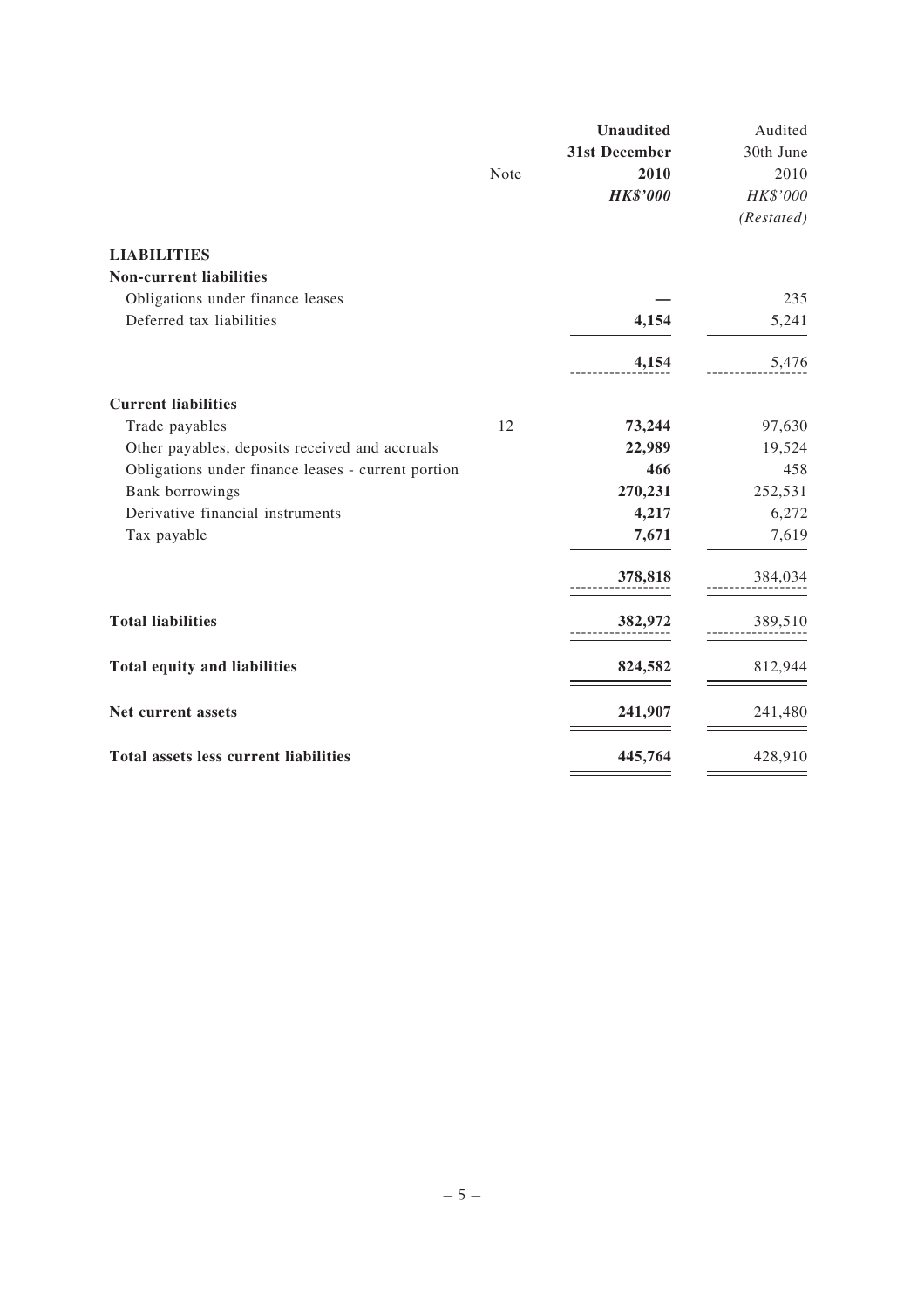Notes

#### **1 Basis of preparation**

The condensed consolidated interim financial information for the six months ended 31st December 2010 has been prepared in accordance with Hong Kong Accounting Standard ("HKAS") 34 "Interim financial reporting". The condensed consolidated interim financial information should be read in conjunction with the annual financial statements for the year ended 30th June 2010, which have been prepared in accordance with Hong Kong Financial Reporting Standards ("HKFRS").

#### **2 Accounting policies**

Except as described below, the accounting policies used in the preparation of the condensed consolidated interim financial information are consistent with those of the annual financial statements for the year ended 30th June 2010, as described in those annual financial statements.

#### **(a) Effect of adopting amendments to standards and interpretations**

(i) Classification of leases of land

In the current period, the Group adopted HKAS 17 (Amendment), "Leases", which is mandatory for the financial year beginning 1st July 2010.

HKAS 17 (Amendment), "Leases", deletes specific guidance regarding classification of leases of land, so as to eliminate inconsistency with the general guidance on lease classification. As a result, leases of land should be classified as either finance or operating lease using the general principles of HKAS 17, i.e. whether the lease transfers substantially all the risks and rewards incidental to ownership of an asset to the lessee. Prior to the amendment, land interest which title is not expected to pass to the Group by the end of the lease term was classified as operating lease under "Leasehold land and land use rights", and amortised over the lease term.

HKAS 17 (Amendment) has been applied retrospectively for the financial year beginning 1st July 2010 in accordance with the effective date and transitional provisions of the amendment. The Group has reassessed the classification of unexpired leasehold land and land use rights as at 1st July 2010 on the basis of information existing at the inception of those leases, and recognised the leasehold land in Hong Kong as finance leases retrospectively. As a result of the reassessment, the Group has reclassified certain leasehold land from operating lease to finance lease. Such land interest of the Group that is held for own use is accounted for as property, plant and equipment and is depreciated from the land interest available for its intended use over the shorter of the useful life of the asset and the lease term.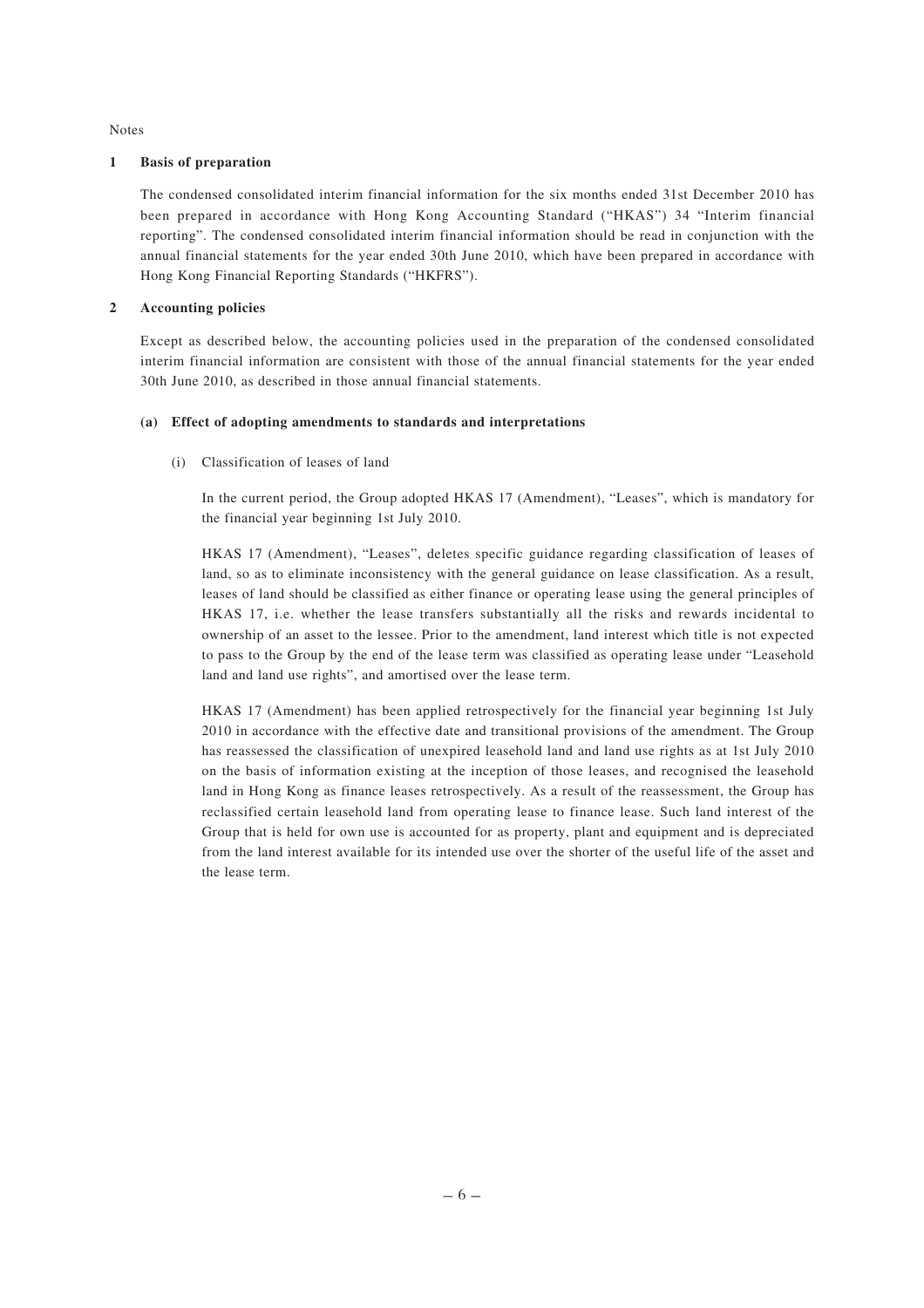The effect of the adoption of the this amendment is as follows:

|                            | 31st December   | 30th June | 1st July |
|----------------------------|-----------------|-----------|----------|
|                            | 2010            | 2010      | 2009     |
|                            | <b>HK\$'000</b> | HK\$'000  | HK\$'000 |
| Increase in property,      |                 |           |          |
| plant and equipment        | 6,192           | 6,305     | 7,015    |
| Decrease in leasehold land |                 |           |          |
| and land use rights        | (6, 192)        | (6,305)   | (7,015)  |
|                            |                 |           |          |

#### (ii) Hong Kong Interpretation 5

In November 2010 the Hong Kong Institute of Certified Public Accountants ("HKICPA") issued Hong Kong Interpretation 5 "Presentation of Financial Statements – Classification by the Borrower of a Term Loan that Contains a Repayment on Demand Clause". The Interpretation is effective immediately and is a clarification of an existing standard, HKAS 1 "Presentation of Financial Statements". It sets out the conclusion reached by the HKICPA that a term loan which contains a clause which gives the lender the unconditional right to demand repayment at any time shall be classified as a current liability in accordance with paragraph 69(d) of HKAS 1 irrespective of the probability that the lender will invoke the clause without cause.

In order to comply with the requirements of Hong Kong Interpretation 5, the Group has changed its accounting policy on the classification of term loans that contain a repayment on demand clause. Under the new policy, term loans with clauses which give the lender the unconditional right to call the loan at any time are classified as current liabilities in the balance sheet. Previously such term loans were classified in accordance with the agreed repayment schedule unless the Group had breached any of the loan covenants set out in the agreement as of the reporting date or otherwise had reason to believe that the lender would invoke its rights under the immediate repayment clause within the foreseeable future.

The new accounting policy has been applied retrospectively by re-presenting the opening balances at 1st July 2009, with consequential reclassification adjustments to comparatives for the year ended 30th June 2010. As a result, the non-current portion of the Group's bank loans, determined in accordance with the agreed repayment schedule, totaling HK\$15,743,000 as at 31st December 2010 (30th June 2010: HK\$15,600,000; 1st July 2009: Nil) was reclassified as current liabilities in the condensed consolidated balance sheet. The reclassification has had no effect on reported profit or loss, total comprehensive income or equity for any period presented.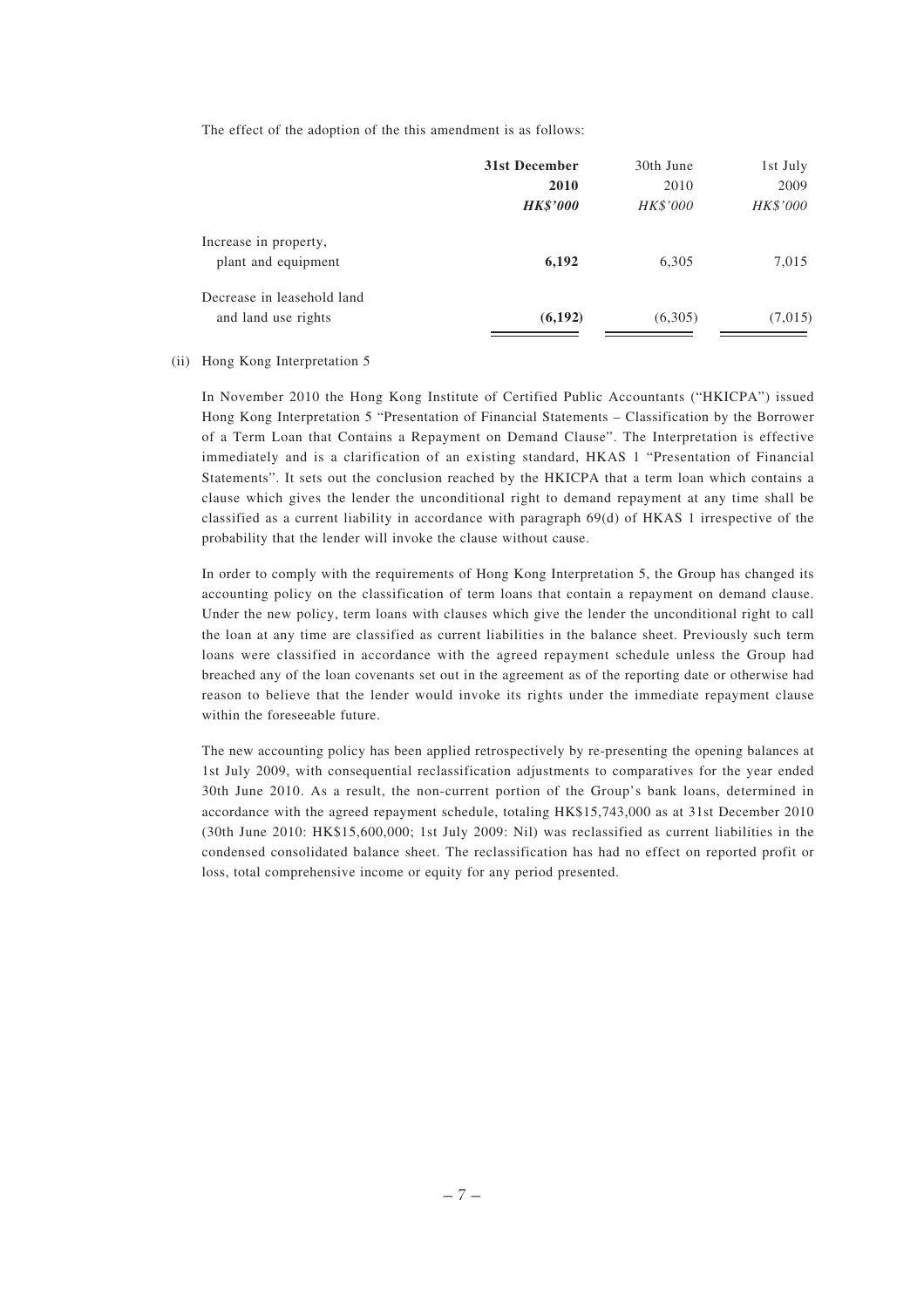(iii) The following amendments to standards and interpretation are also mandatory for the financial year beginning 1st July 2010. The adoption of these amendments to standards and interpretation does not have any significant impact to the results and financial position of the Group.

| HKFRSs (Amendment)        | Improvements to HKFRSs 2009 <sup>1</sup>            |
|---------------------------|-----------------------------------------------------|
| HKAS 32 (Amendment)       | Classification of Right Issue                       |
| HKFRS 1 (Amendment)       | Additional Exemptions for First-time Adopters       |
| HKFRS 1 (Amendment)       | Limited Exemption from Comparatives HKFRS 7         |
|                           | Disclosures for First-time Adopters                 |
| HKFRS 2 (Amendment)       | Group Cash-settled Share-based Payment Transactions |
| Hong Kong International   | Extinguishing Financial Liabilities with Equity     |
| Financial Reporting       | Instruments                                         |
| Interpretations Committee |                                                     |
| $("HK(IFRIC)")$ -Int 19   |                                                     |

<sup>1</sup> Except for the amendments to HKFRS 2, HKAS 38, HK(IFRIC)-Int 9 and HK(IFRIC)-Int 16 which were effective for the Group for annual period beginning on 1st July 2009, all other amendments are effective for the Group for annual period beginning on 1st July 2010.

## **(b) New standard, amendments to standards and interpretation that have been issued but are not effective**

The following new standard, amendments to standards and interpretation have been issued but are not effective for the financial year beginning 1st July 2010 and have not been early adopted:

| HKFRS <sub>s</sub> (Amendment) | Improvements to HKFRSs 2010 <sup>1</sup>                  |
|--------------------------------|-----------------------------------------------------------|
| HKAS 12 (Amendment)            | Deferred Tax: Recovery of Underlying Assets <sup>2</sup>  |
| HKAS 24 (Revised)              | Related Party Disclosures <sup>1</sup>                    |
| HKFRS 7 (Amendment)            | Transfers of Financial Assets <sup>1</sup>                |
| HKFRS 9                        | Financial Instruments <sup>3</sup>                        |
| HK(IFRIC)-Int 14               | Prepayments of a Minimum Funding Requirement <sup>1</sup> |
|                                |                                                           |

<sup>1</sup> Effective for the Group for annual period beginning on 1st July 2011

<sup>2</sup> Effective for the Group for annual period beginning on 1st July 2012

<sup>3</sup> Effective for the Group for annual period beginning on 1st July 2013

HKAS 12 (Amendment) introduced a rebuttable presumption that deferred tax on investment property carried at fair value under HKAS 40 shall be measured reflecting the tax consequences of recovering the carrying amount of the investment property entirely through sale. Consequently, deferred tax liability in respect of the Group's investment properties will be required to measure with reference to the tax liability that would arise if the properties were disposed of at their carrying amounts at the reporting date. The amendments are effective for the Group's financial year beginning 1st July 2012 and are required to be applied retrospectively. The Directors are currently assessing the impact of the amendment to the Group.

Except for the above, the Directors anticipate that the adoption of other new standard, amendments to standards and interpretation will not result in a significant impact on the results and financial position of the Group.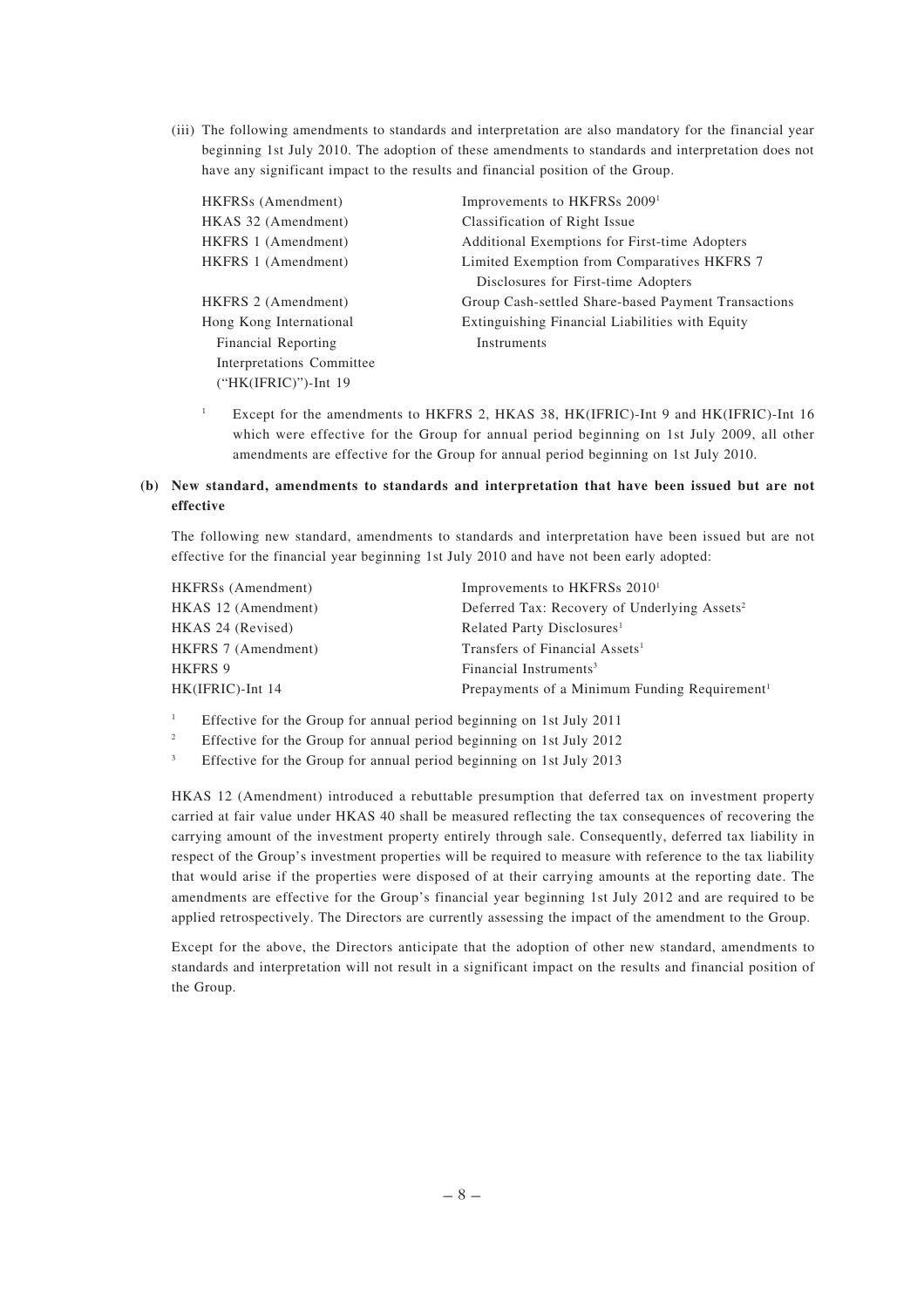### **3 Revenue and segment information**

|                |                 | <b>Unaudited</b><br>Six months ended<br>31st December |
|----------------|-----------------|-------------------------------------------------------|
|                | 2010            | 2009                                                  |
|                | <b>HK\$'000</b> | HK\$'000                                              |
| Turnover       |                 |                                                       |
| Sales of goods | 830,980         | 582,206                                               |

The Group is principally engaged in the manufacturing and trading of plastic materials, pigments, colorants, compounded plastic resins and engineering plastic products.

The chief operating decision-maker ("CODM") has been identified as the executive directors of the Company. Management has determined the operating segments based on the reports reviewed by the CODM that are used to assess performance and allocate resources. The CODM considers the business from the operations nature and the type of products perspective, including the trading of plastic materials ("Trading"), manufacturing and sale of colorants, pigments and compounded plastic resins ("Colorants"), manufacturing and sale of engineering plastic products ("Engineering plastic") and other corporate and business activities ("Others").

Each of the Group's operating segments represents a strategic business unit that is managed by different business unit leaders. Inter-segment transactions are entered into under the normal commercial terms and conditions that would also be available to unrelated third parties. Information provided to the CODM is measured in a manner consistent with that in the interim financial information.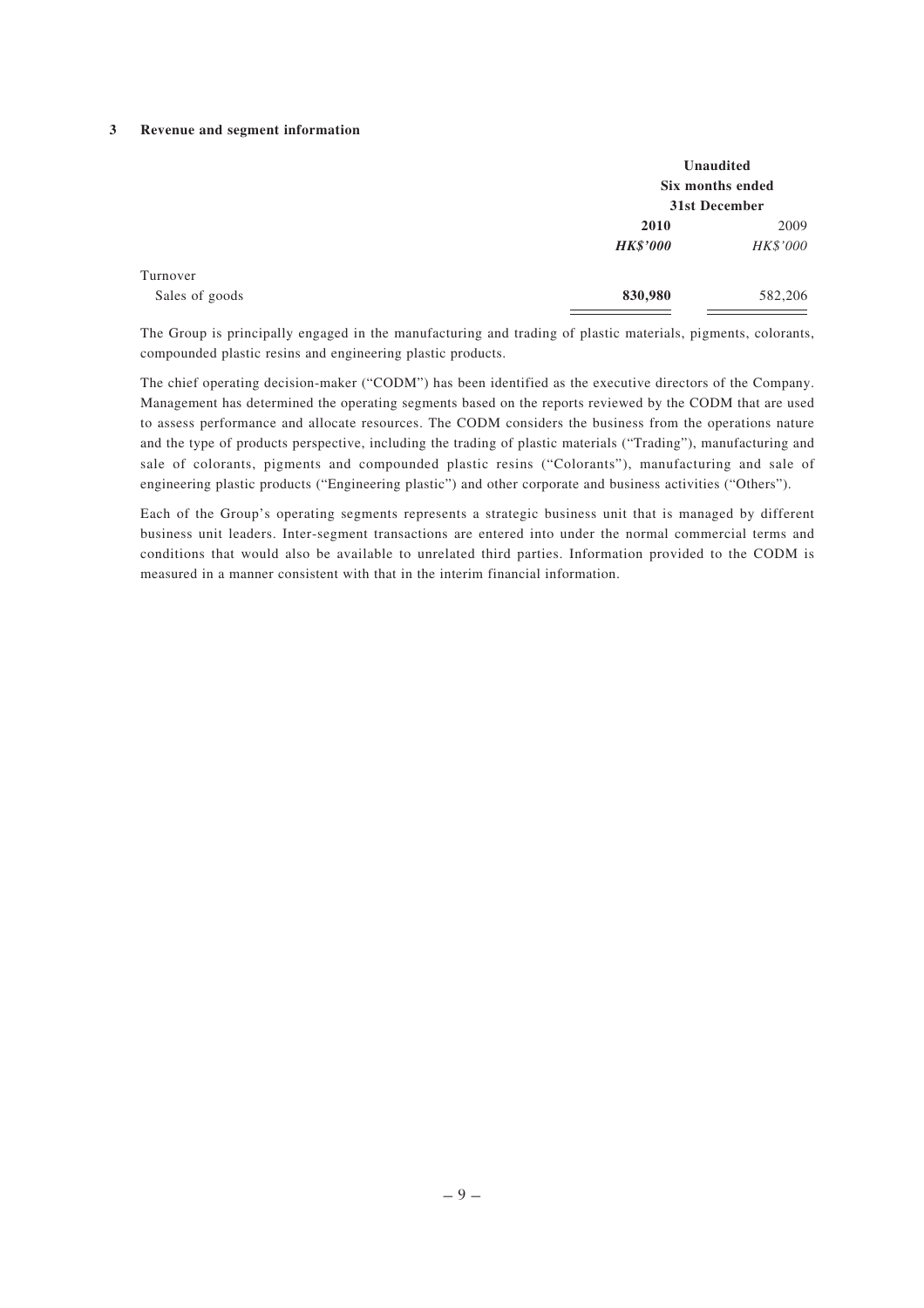|                               |                                   |                              | Unaudited           |                           |                          |
|-------------------------------|-----------------------------------|------------------------------|---------------------|---------------------------|--------------------------|
|                               |                                   |                              | Engineering         |                           |                          |
|                               | <b>Trading</b><br><b>HK\$'000</b> | Colorants<br><b>HK\$'000</b> | plastic<br>HK\$'000 | Others<br><b>HK\$'000</b> | Group<br><b>HK\$'000</b> |
| Turnover                      |                                   |                              |                     |                           |                          |
| - Gross revenue               | 530,933                           | 167,890                      | 151,641             | 2,686                     | 853,150                  |
| - Inter-segment revenue       | (1, 895)                          | (10, 403)                    | (9, 872)            |                           | (22, 170)                |
| Revenue from external         |                                   |                              |                     |                           |                          |
| customers                     | 529,038                           | 157,487                      | 141,769             | 2,686                     | 830,980                  |
| Segment results               | 4,548                             | 7,951                        | 13,655              | (2, 449)                  | 23,705                   |
| Finance income                | 19                                | 77                           |                     | 5                         | 101                      |
| Finance costs                 | (2, 394)                          | (637)                        | (534)               | (11)                      | (3,576)                  |
| Share of profit of an         |                                   |                              |                     |                           |                          |
| associated company            |                                   |                              |                     | $\mathbf{1}$              | 1                        |
| Profit/(loss) before          |                                   |                              |                     |                           |                          |
| income tax                    | 2,173                             | 7,391                        | 13,121              | (2, 454)                  | 20,231                   |
| Income tax                    |                                   |                              |                     |                           | (3,322)                  |
| Profit for the period         |                                   |                              |                     |                           | 16,909                   |
| Non-controlling interests     |                                   |                              |                     |                           | (2, 406)                 |
| Profit attributable to equity |                                   |                              |                     |                           |                          |
| holders of the Company        |                                   |                              |                     |                           | 14,503                   |
| Other information:            |                                   |                              |                     |                           |                          |
| Capital expenditure           | 486                               | 1,834                        | 7,710               | 9                         | 10,039                   |
| Depreciation of               |                                   |                              |                     |                           |                          |
| property, plant               |                                   |                              |                     |                           |                          |
| and equipment                 | 199                               | 4,042                        | 2,203               | 579                       | 7,023                    |
| Amortisation of               |                                   |                              |                     |                           |                          |
| leasehold land and            |                                   |                              |                     |                           |                          |
| land use rights               | 53                                | 96                           | 16                  | 39                        | 204                      |
| Provision/(reversal of        |                                   |                              |                     |                           |                          |
| provision) for impairment     |                                   |                              |                     |                           |                          |
| of inventories                | 1,835                             | 2,195                        | (697)               | 121                       | 3,454                    |
| Provision for impairment      |                                   |                              |                     |                           |                          |
| of receivables                | 1,281                             | 302                          | 456                 |                           | 2,039                    |
| Unrealised gain on derivative |                                   |                              |                     |                           |                          |
| financial instruments         | (1,215)                           |                              | (49)                |                           | (1,264)                  |

The segment information provided to the CODM for the reportable segments for the six months ended 31st December 2010 is as follows: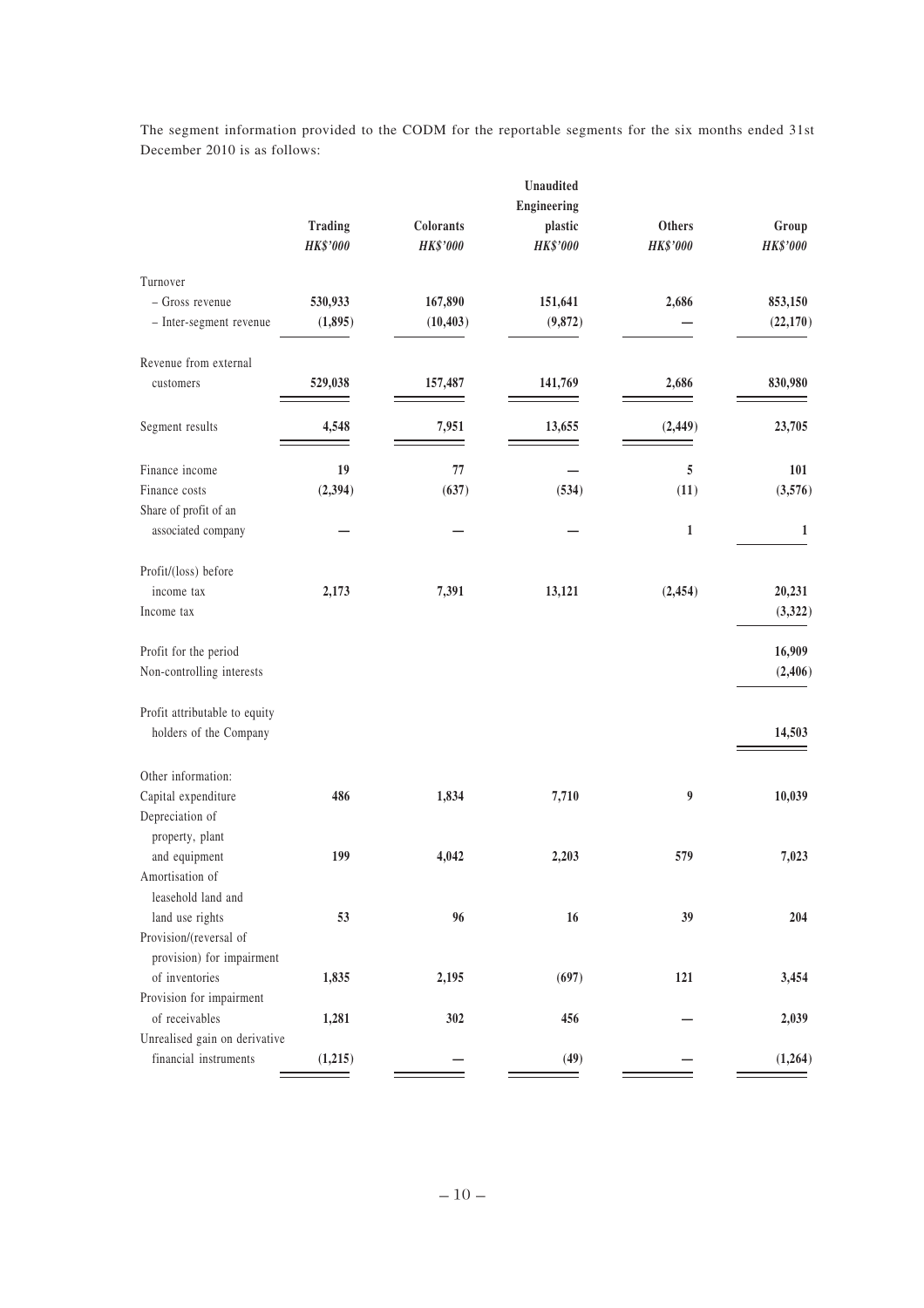The segment information provided to the CODM for the reportable segments at 31st December 2010 is as follows:

|                                          | Trading<br><b>HK\$'000</b> | <b>Colorants</b><br><b>HK\$'000</b> | <b>Unaudited</b><br>Engineering<br>plastic<br><b>HK\$'000</b> | <b>Others</b><br><b>HK\$'000</b> | Group<br><b>HK\$'000</b> |
|------------------------------------------|----------------------------|-------------------------------------|---------------------------------------------------------------|----------------------------------|--------------------------|
| Segment assets                           | 327,703                    | 257,849                             | 186,281                                                       | 52,749                           | 824,582                  |
| Total assets                             |                            |                                     |                                                               |                                  | 824,582                  |
| Segment liabilities<br><b>Borrowings</b> | 56,366<br>192,681          | 25,206<br>23,848                    | 24,841<br>54,168                                              | 5,862                            | 112,275<br>270,697       |
| Total liabilities                        |                            |                                     |                                                               |                                  | 382,972                  |

The segment information provided to the CODM for the reportable segments for the six months ended 31st December 2009 is as follows:

|                                                              |                     |                       | Unaudited<br>Engineering |                    |                   |
|--------------------------------------------------------------|---------------------|-----------------------|--------------------------|--------------------|-------------------|
|                                                              | Trading<br>HK\$'000 | Colorants<br>HK\$'000 | plastic<br>HK\$'000      | Others<br>HK\$'000 | Group<br>HK\$'000 |
| Turnover                                                     |                     |                       |                          |                    |                   |
| - Gross revenue                                              | 351,169             | 135,549               | 116,055                  | 681                | 603,454           |
| - Inter-segment revenue                                      | (2,877)             | (9,995)               | (8,376)                  |                    | (21, 248)         |
| Revenue from external customers                              | 348,292             | 125,554               | 107,679                  | 681                | 582,206           |
| Segment results                                              | 2,950               | 9,402                 | 7,438                    | (4,277)            | 15,513            |
| Finance income                                               | 14                  | 80                    |                          |                    | 94                |
| Finance costs                                                | (704)               | (740)                 | (162)                    |                    | (1,606)           |
| Profit/(loss) before income tax<br>Income tax                | 2,260               | 8,742                 | 7,276                    | (4,277)            | 14,001<br>(6,320) |
| Profit for the period                                        |                     |                       |                          |                    | 7,681             |
| Non-controlling interests                                    |                     |                       |                          |                    | (168)             |
| Profit attributable to equity holders<br>of the Company      |                     |                       |                          |                    | 7,513             |
| Other information:                                           |                     |                       |                          |                    |                   |
| Capital expenditure                                          | 6,719               | 1,034                 | 29,309                   |                    | 37,062            |
| Depreciation of property, plant and                          |                     |                       |                          |                    |                   |
| equipment, as restated                                       | 152                 | 4,552                 | 2,064                    | 552                | 7,320             |
| Amortisation of leasehold land and land                      | 27                  | 93                    | 8                        | 39                 | 167               |
| use rights, as restated<br>Amortisation of intangible assets |                     |                       |                          | 400                | 400               |
| Impairment of available-for-sale                             |                     |                       |                          |                    |                   |
| financial assets                                             |                     |                       |                          | 156                | 156               |
| Impairment of intangible assets                              |                     |                       |                          | 2,000              | 2,000             |
| Provision for impairment of receivables                      |                     |                       | 259                      |                    | 259               |
| Unrealised loss/(gain) on derivative                         |                     |                       |                          |                    |                   |
| financial instruments                                        | 270                 |                       |                          | (320)              | (50)              |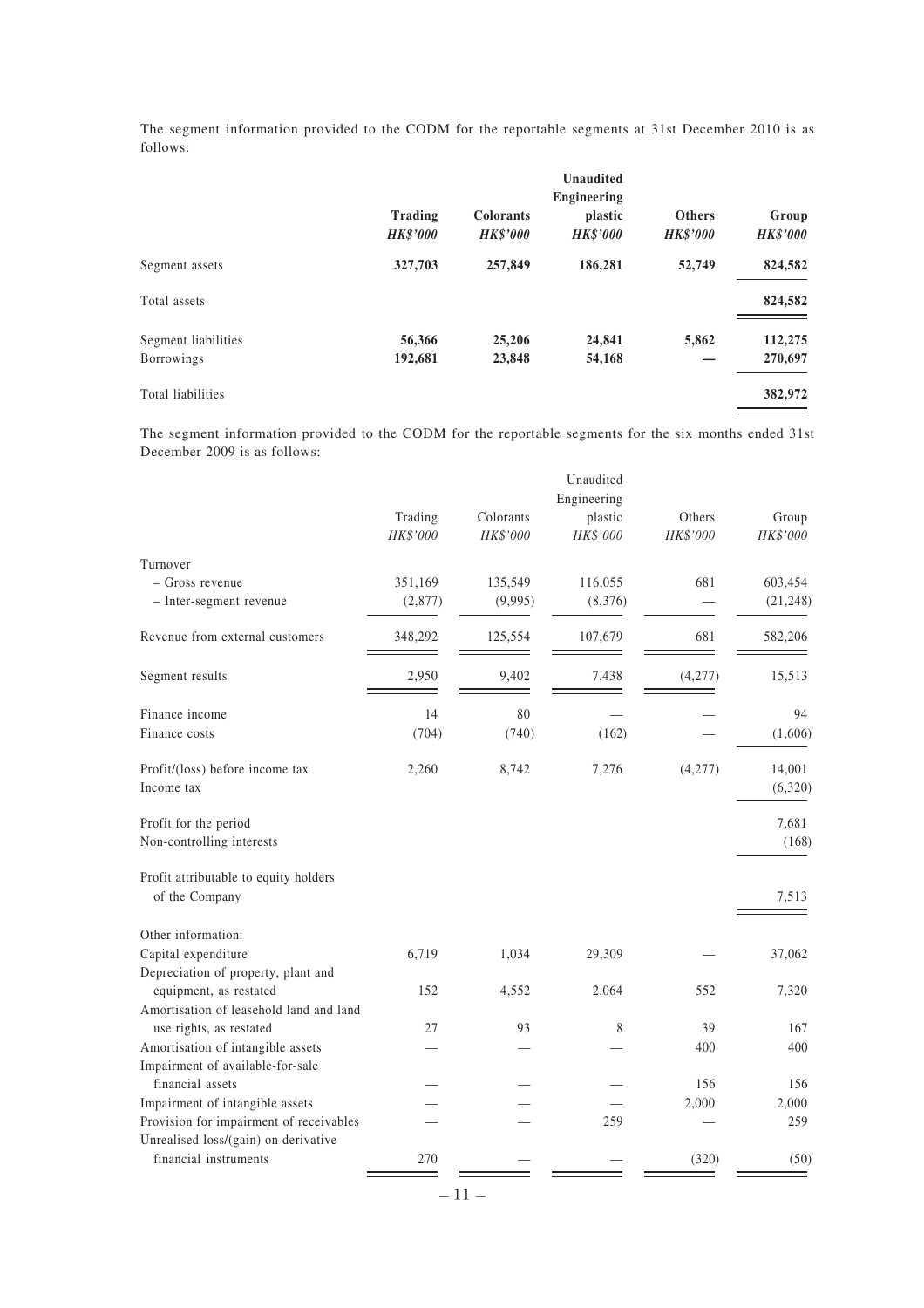The segment information provided to the CODM for the reportable segments at 30th June 2010 is as follows:

|                     |          |           | Audited         |          |          |
|---------------------|----------|-----------|-----------------|----------|----------|
|                     |          |           | Engineering     |          |          |
|                     | Trading  | Colorants | plastic         | Others   | Group    |
|                     | HK\$'000 | HK\$'000  | <b>HK\$'000</b> | HK\$'000 | HK\$'000 |
| Segment assets      | 357,753  | 238,927   | 160,512         | 55,752   | 812,944  |
| Total assets        |          |           |                 |          | 812,944  |
| Segment liabilities | 82,390   | 23,586    | 24,990          | 5,320    | 136,286  |
| Borrowings          | 185,832  | 23,487    | 43,905          |          | 253,224  |
| Total liabilities   |          |           |                 |          | 389,510  |

The entity is domiciled in Hong Kong. The revenue from external customers attributed to Hong Kong for the six months ended 31st December 2010 is approximately HK\$531,041,000 (2009: HK\$369,936,000), and the total of its revenue from external customers from other locations (mainly the People's Republic of China) is approximately HK\$299,939,000 (2009: HK\$212,270,000).

At 31st December 2010, the total of non-current assets other than financial instruments and deferred tax assets (there are no employment benefit assets and rights arising under insurance contracts) located in Hong Kong is approximately HK\$104,131,000 (At 30th June 2010: HK\$94,677,000); and the total of these non-current assets located in other locations (mainly the People's Republic of China) is approximately HK\$93,281,000 (At 30th June 2010: HK\$87,577,000).

#### **4 Other income**

|               |                 | Unaudited<br>Six months ended<br>31st December |  |
|---------------|-----------------|------------------------------------------------|--|
|               |                 |                                                |  |
|               | 2010            | 2009                                           |  |
|               | <b>HK\$'000</b> | HK\$'000                                       |  |
| Rental income | 1,600           | 1,367                                          |  |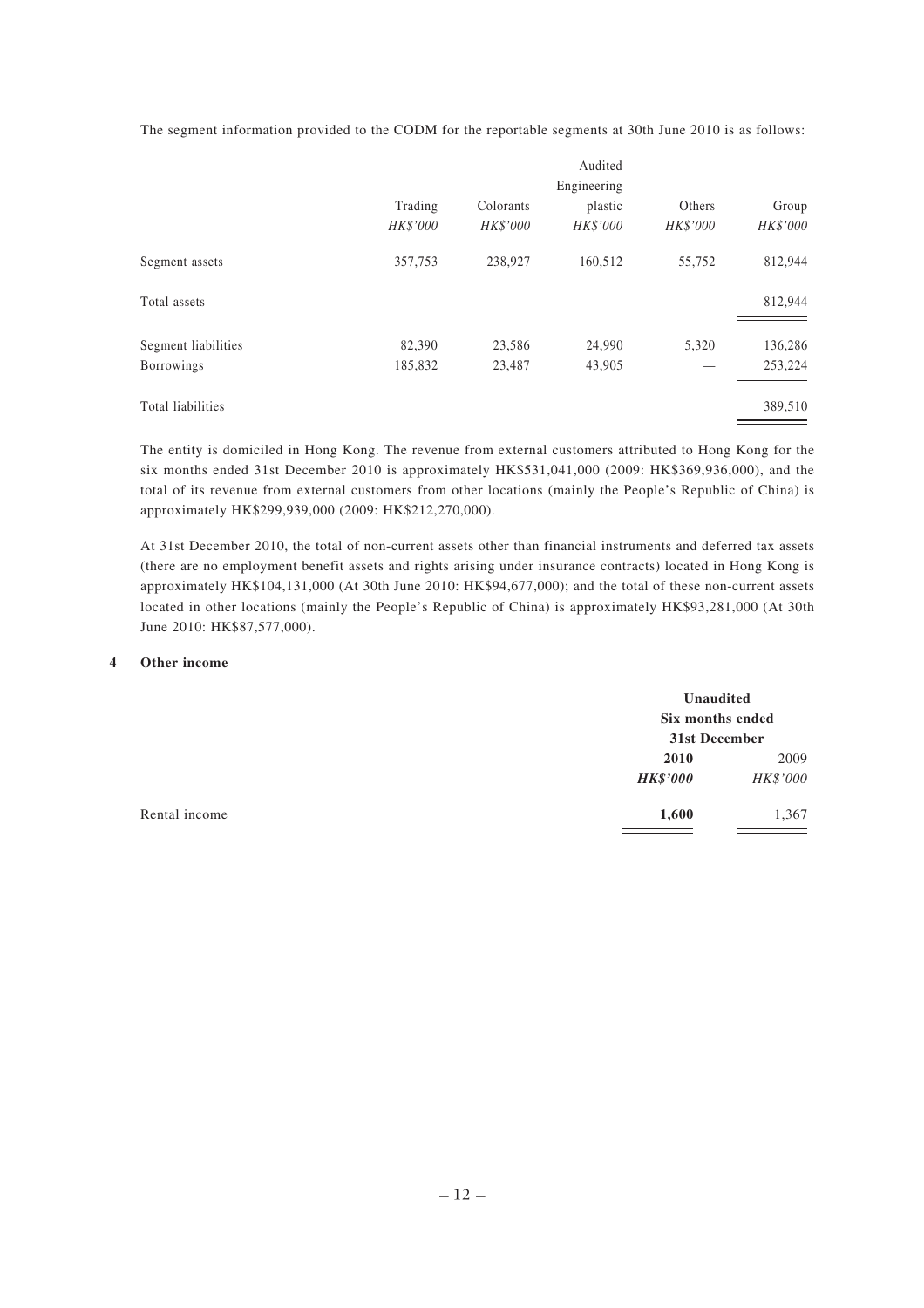# **5 Other gains/(losses) – net**

|                                                          | <b>Unaudited</b><br>Six months ended<br>31st December |                 |
|----------------------------------------------------------|-------------------------------------------------------|-----------------|
|                                                          |                                                       |                 |
|                                                          |                                                       |                 |
|                                                          | 2010                                                  | 2009            |
|                                                          | <i><b>HK\$'000</b></i>                                | <i>HK\$'000</i> |
| Net exchange gains                                       | 3,076                                                 | 1,581           |
| Impairment of available-for-sale financial assets        |                                                       | (156)           |
| Impairment of intangible assets                          |                                                       | (2,000)         |
| Gain/(loss) on disposal of property, plant and equipment | 28                                                    | (626)           |
| Derivative financial instruments                         |                                                       |                 |
| - forward foreign exchange contracts and                 |                                                       |                 |
| interest rate swap contracts held for trading            |                                                       |                 |
| - unrealised                                             | 1,264                                                 | 50              |
| – realised                                               | 1,064                                                 | (96)            |
| Others                                                   | 946                                                   | 815             |
|                                                          | 6,378                                                 | (432)           |

# **6 Operating profit**

Operating profit is stated after charging the following:

|                                                                      | <b>Unaudited</b>                  |                 |
|----------------------------------------------------------------------|-----------------------------------|-----------------|
|                                                                      | Six months ended<br>31st December |                 |
|                                                                      |                                   |                 |
|                                                                      | 2010                              | 2009            |
|                                                                      | <b>HK\$'000</b>                   | <i>HK\$'000</i> |
|                                                                      |                                   | (Restated)      |
| Cost of inventories recognised as expenses included in cost of sales | 745,496                           | 509,731         |
| Depreciation:                                                        |                                   |                 |
| - Owned property, plant and equipment                                | 6,738                             | 4,869           |
| - Leased equipment                                                   | 285                               | 2,451           |
| Amortisation of leasehold land and land use rights                   | 204                               | 167             |
| Amortisation of intangible assets                                    |                                   | 400             |
| Operating lease rentals in respect of land and buildings             | 6,379                             | 5,201           |
| Employee benefit expenses, including directors' emoluments           | 43,831                            | 37,847          |
| Provision for impairment of inventories                              | 3,454                             |                 |
| Provision for impairment of receivables                              | 2,039                             | 259             |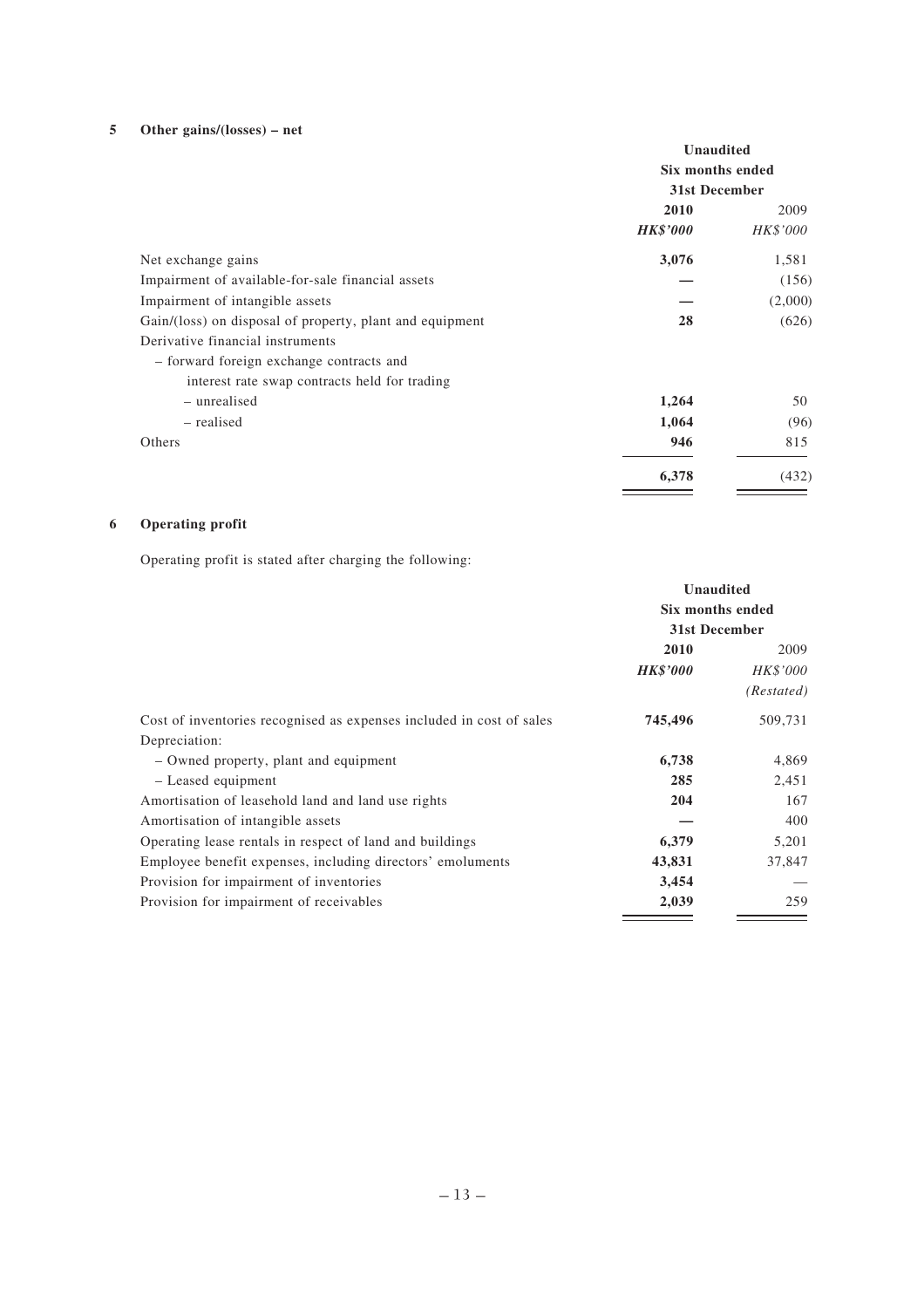### **7 Finance income and costs**

|                                                                  | Unaudited<br>Six months ended<br>31st December |          |
|------------------------------------------------------------------|------------------------------------------------|----------|
|                                                                  | 2010                                           | 2009     |
|                                                                  | <i><b>HK\$'000</b></i>                         | HK\$'000 |
| Finance income:                                                  |                                                |          |
| - Interest income from bank deposits                             | 101                                            | 94       |
| Finance costs:                                                   |                                                |          |
| - Interest on bank borrowings wholly repayable within five years | (3,566)                                        | (1, 572) |
| - Interest element of finance leases                             | (10)                                           | (34)     |
|                                                                  | (3,576)                                        | (1,606)  |
| Finance costs - net                                              | (3, 475)                                       | (1, 512) |

#### **8 Income tax**

Hong Kong profits tax has been provided for at the rate of 16.5% (31st December 2009: 16.5%) on the estimated assessable profit for the period. Income tax on the Group's subsidiaries established and operating in the People's Republic of China ("PRC") has been calculated based on the estimated assessable profit for the period at the tax rates as applicable to the relevant subsidiaries.

The amount of taxation charged to the consolidated interim income statement represents:

|                            | Unaudited<br>Six months ended<br>31st December |          |
|----------------------------|------------------------------------------------|----------|
|                            |                                                |          |
|                            |                                                |          |
|                            | 2010                                           | 2009     |
|                            | <b>HK\$'000</b>                                | HK\$'000 |
| Current taxation           |                                                |          |
| - Hong Kong profits tax    | 2,366                                          | 1,465    |
| - PRC corporate income tax | 3,507                                          | 3,566    |
| Deferred taxation          | (2, 551)                                       | 1,289    |
|                            | 3,322                                          | 6,320    |

### **9 Dividends**

At a meeting held on 25th February 2011, the Directors declared an interim dividend of HK1.0 cent per share, totalling HK\$3,692,000 for the six months ended 31st December 2010. This dividend is not reflected as dividends payable in the interim financial information, but will be reflected as appropriation of retained earnings for the year ending 30th June 2011.

At a meeting held on 28th September 2010, the Directors proposed a final dividend of HK2.0 cents per share, totalling HK\$7,384,000, which was paid during the period and has been reflected as an appropriation of retained earnings for the six months ended 31st December 2010.

At a meeting held on 25th February 2010, the Directors declared an interim dividend of HK1.0 cent per share, totalling HK\$3,692,000 for the six months ended 31st December 2009.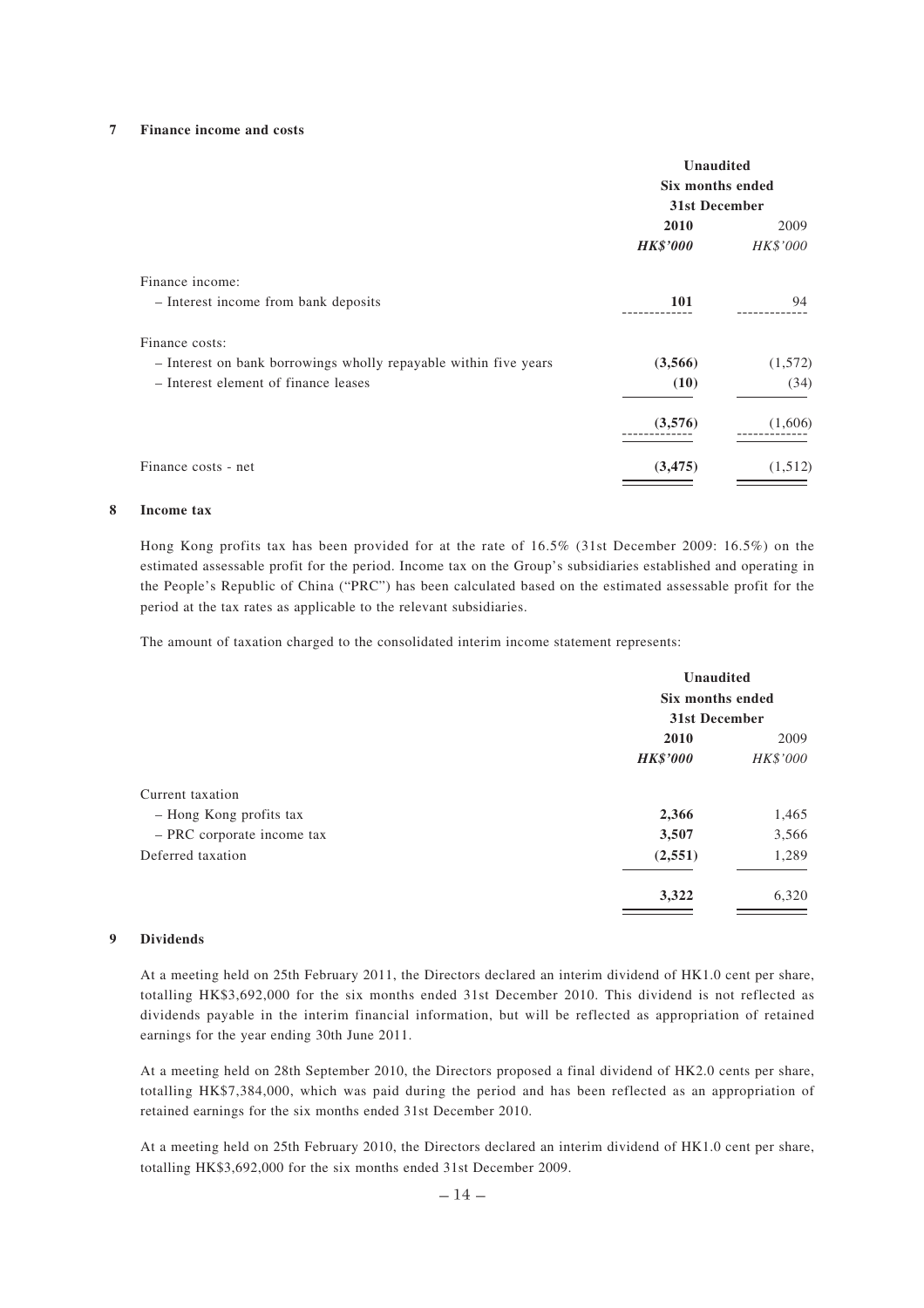### **10 Earnings per share**

The calculation of basic earnings per share is based on the profit attributable to equity holders of the Company for the period of HK\$14,503,000 (31st December 2009: HK\$7,513,000) and 369,200,000 (31st December 2009: 369,200,000) ordinary shares in issue during the period.

Diluted earnings per share equals basic earnings per share as the exercise of the outstanding share options would be anti-dilutive for the six months ended 31st December 2009 and 2010.

### **11 Trade and bills receivables**

The aging analysis of trade and bills receivables is as follows:

|               | <b>Unaudited</b> | Audited   |
|---------------|------------------|-----------|
|               | 31st December    | 30th June |
|               | 2010             | 2010      |
|               | <b>HK\$'000</b>  | HK\$'000  |
| Below 90 days | 233,524          | 224,914   |
| 91-180 days   | 14,544           | 10,000    |
| Over 180 days | 3,598            | 3,631     |
|               | 251,666          | 238,545   |

The majority of the Group's sales are with credit terms of 30 to 90 days. The remaining amounts are on letter of credit or documents against payment.

At 31st December 2010, bills of exchange amounting to HK\$5,731,000 (30th June 2010: HK\$2,285,000) were transferred to certain banks with recourse in exchange for cash. The transactions had been accounted for as collateralised bank advances.

## **12 Trade payables**

The aging analysis of trade payables is as follows:

|               | Unaudited       | Audited   |
|---------------|-----------------|-----------|
|               | 31st December   | 30th June |
|               | 2010            | 2010      |
|               | <b>HK\$'000</b> | HK\$'000  |
| Below 90 days | 72,600          | 97,035    |
| 91-180 days   | 138             | 45        |
| Over 180 days | 506             | 550       |
|               | 73,244          | 97,630    |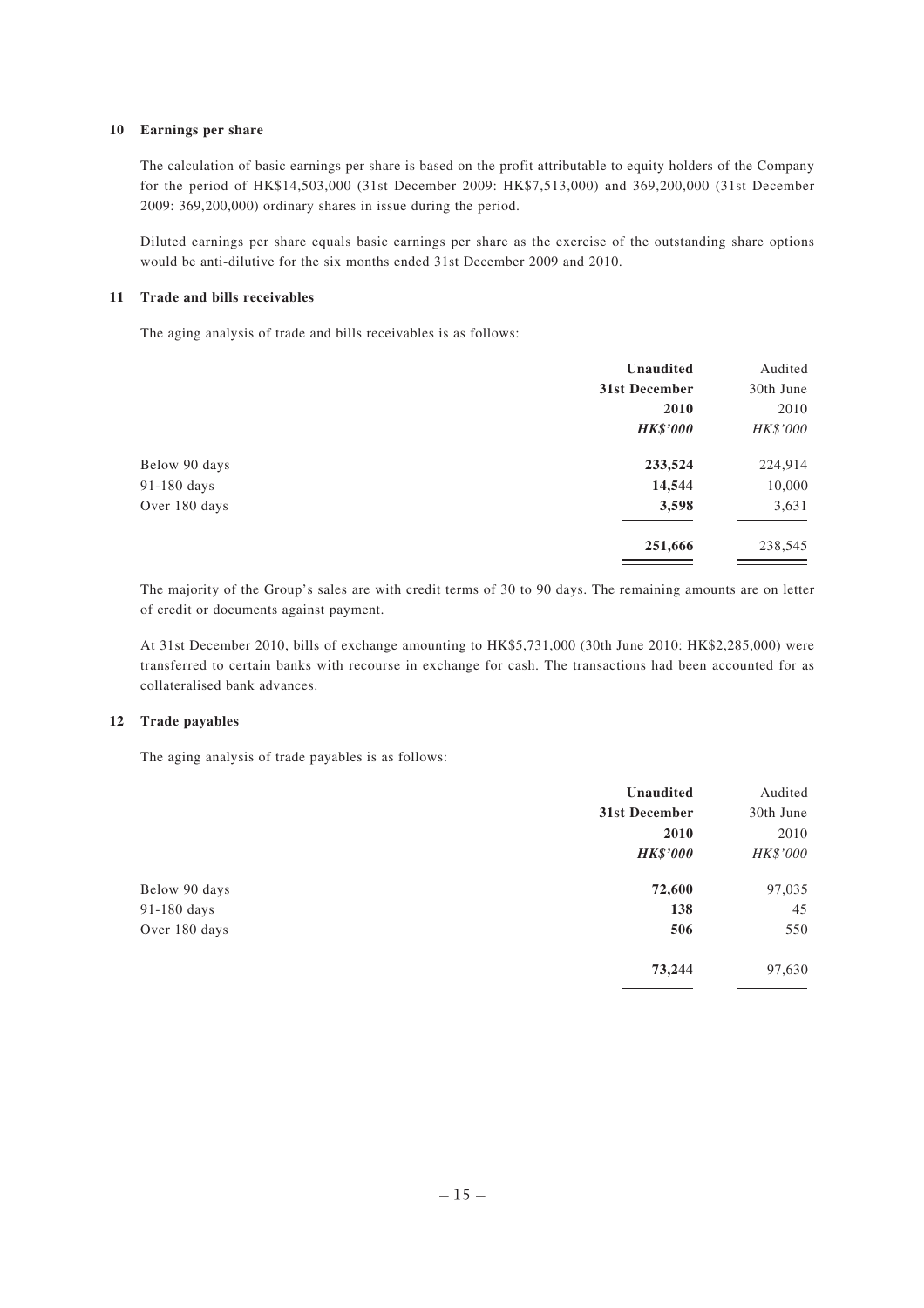## **INTERIM DIVIDEND**

The Directors are pleased to declare an interim dividend of Hong Kong 1.0 cent per share for the six months ended 31st December 2010 to members whose names appear on the Register of Members on 25th March 2011. The dividend will be paid on or before 8th April 2011.

### **CLOSURE OF REGISTER OF MEMBERS**

The Register of Members of the Company will be closed from Wednesday, 23rd March 2011 to Friday, 25th March 2011 (both dates inclusive) during which period no transfer of shares will be registered. In order to qualify for the interim dividend, all properly completed transfer forms accompanied by the relevant share certificates must be lodged with the Company's Branch Registrars in Hong Kong, Union Registrars Limited, 18/F, Fook Lee Commercial Centre, Town Place, 33 Lockhart Road, Wanchai, Hong Kong not later than 4:00 p.m. on Tuesday, 22nd March 2011.

## **BUSINESS REVIEW AND PROSPECTS**

For the six months ended 31st December 2010, the Group's three major businesses recorded growth with total turnover increasing by about 42.7% to approximately HK\$830,980,000 from HK\$582,206,000 in the corresponding period last year. With the Group's success in streamlined operations and cost control, profit attributable to equity holders of the Company soared substantially by 93% to HK\$14,503,000 from HK\$7,513,000 in the corresponding period last year. Basic earnings per share were HK3.93 cents (2009: HK2.03 cents). The Board of Directors recommends to pay an interim dividend of HK1.0 cent (2009: HK1.0 cent).

Benefiting from strong momentum of economic growth in Mainland China and the flourishing growth in domestic demand and driven by the reviving global economy, market demand for plastics materials (particularly quality plastics products) has continued to rise. During the period, the Group has actively optimised its sales strategy and expanded into the vast domestic consumption market in China. Consequently, sales volume of its products has increased by approximately 10%. Moreover, with the rise of international oil price, the Group has adjusted its pricing strategy in a timely fashion by transferring the higher cost of materials to its customers, managing the selling price of its products in a bid to maintain its profitability. Meanwhile, the Group has set up a taskforce to further enhance inventory control measures in order to more accurately forecast and meet the order volume of customers. As a result, gross profit has increased by 13.8% to HK\$82,030,000 from HK\$72,075,000 in the corresponding period of last year.

Since the financial turmoil broke out in 2008, the cost control measures adopted by the Group have begun to show their effectiveness. By maintaining the management and labour expenditure at a similar level to last year, the Group's rising turnover for the period began to give fuller play to the economies of scale, notably improving its profitability. Profit before income tax grew by about 44% to HK\$20,231,000 from HK\$14,001,000 last year and profit attributable to equity holders of the Company surged dramatically by around 93% during the period. In addition, as most of the Group's products were sold in Mainland China, the appreciation of the Renminbi also brought currency translation gains to the Group.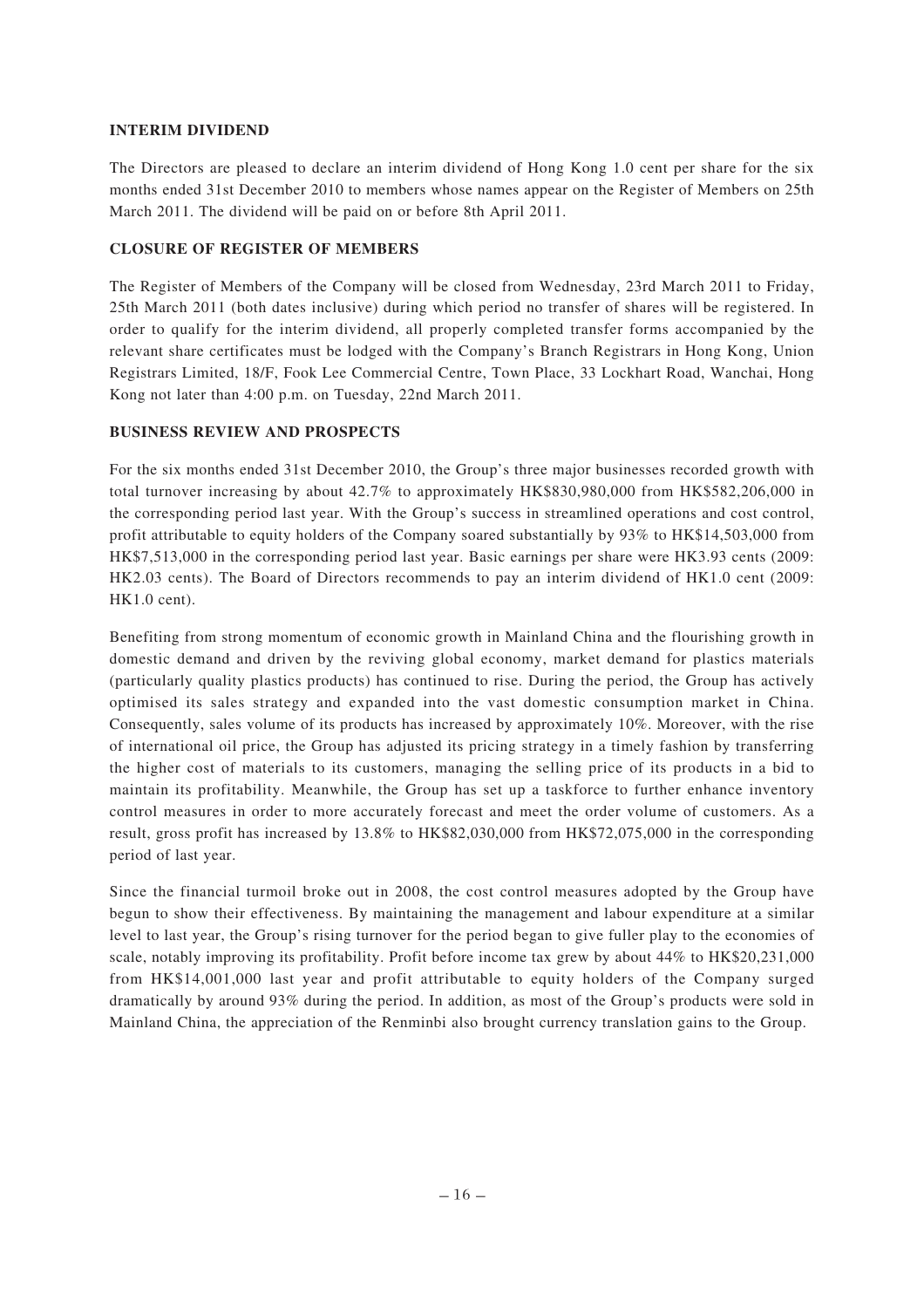During the period, the three core business segments of the Group achieved steady growth. The plastics trading business grew strongly with turnover up about 52% to HK\$529,038,000 and profit before income tax was HK\$2,173,000. Supported by the strongly recovering economy in Mainland China, the positive effect of the national policies to boost domestic consumption combined with the rising spending power of China's consumers lifted the demand for quality plastics used in high-end daily necessities, which in turn pushed up the segment's turnover in Mainland China by approximately 80%. Besides, the Group's Tianjin sales office, which mainly engaged in the development of plastics trading in Northern China, has started operation. As a result, an additional income source was secured for the segment.

The engineering plastics business also registered a satisfactory performance with turnover up about 32% to HK\$141,769,000 and profit before income tax up 80% to HK\$13,121,000. The boost was mainly attributable to the Group's effective cost control measures, more versatile manpower allocation, lower tariffs incurred as a result of avoiding production during the electricity peak hours, thus enhancing overall operational efficiency in the factories. During the period, the Group has strived to strengthen its R&D capability, in order to provide tailor-made plastics products to customers for industries including toys, electrical appliances and home appliances. These types of products possess unique advantages, hence offering less competition and higher gross margins, so in the long run it will become one of the Group's growth drivers.

In colorant and compounded plastic resin business, turnover increased by 25% to HK\$157,487,000 while profit before income tax was HK\$7,391,000. In light of the intense competition among existing major customers, that was home appliances producers, the Group sought to secure other higher margin customers. After months of dedicated effort, the Group obtained orders from new exporting customers last December. Thus, it is expected the performance of this segment to improve noticeably in the second half of 2011.

Looking ahead, the Group has strong confidence in its prospects within the China market. With a unique plastics R&D and processing capability leveraging a strong distribution network, the Group is well positioned to fully capture the opportunities in China. The management expects the crude oil and raw material prices to rise moderately which will favour the Group's pricing strategy and deliver stable profitability.

The Group continues to focus on opportunities and boost market penetration rate in Mainland China. Following the opening of the sales office in Tianjin last June, the Group plans to expand its office in Chengdu in the second half of 2011. As the Chinese Government is boosting the construction of infrastructure in the western region, the Group believes that this sales office will facilitate exploring potential customers in western China. In addition, the Group intends to expand its Guangzhou office and evaluate the feasibility of establishing sales points for trading business in key cities such as Chongqing and Wuhan. These moves would help expanding the sales network throughout Mainland China.

In Hong Kong, the Group strives to expand production capacity for meeting increasing market demand. The management expects the new plant in Taipo to commence production in April 2011, increasing the Group's production lines for engineering plastics from currently five to six. The Group is also transferring the colorant and compounded plastic resin production lines in the old Taipo plant to the new Taipo plant. This should help enhance production efficiency, save long term rental costs, and create synergies through sharing resources among manufacturing operations. Besides, we proactively expand the production capacity of the plant in Hong Kong with an aim of meeting market demands for quality plastics products. Furthermore, the Group not only enjoys the preferential tariff treatment offered under The Mainland and Hong Kong Closer Economic Partnership Arrangement ("CEPA") but will also increase the protection of intellectual property related to production and processing procedures.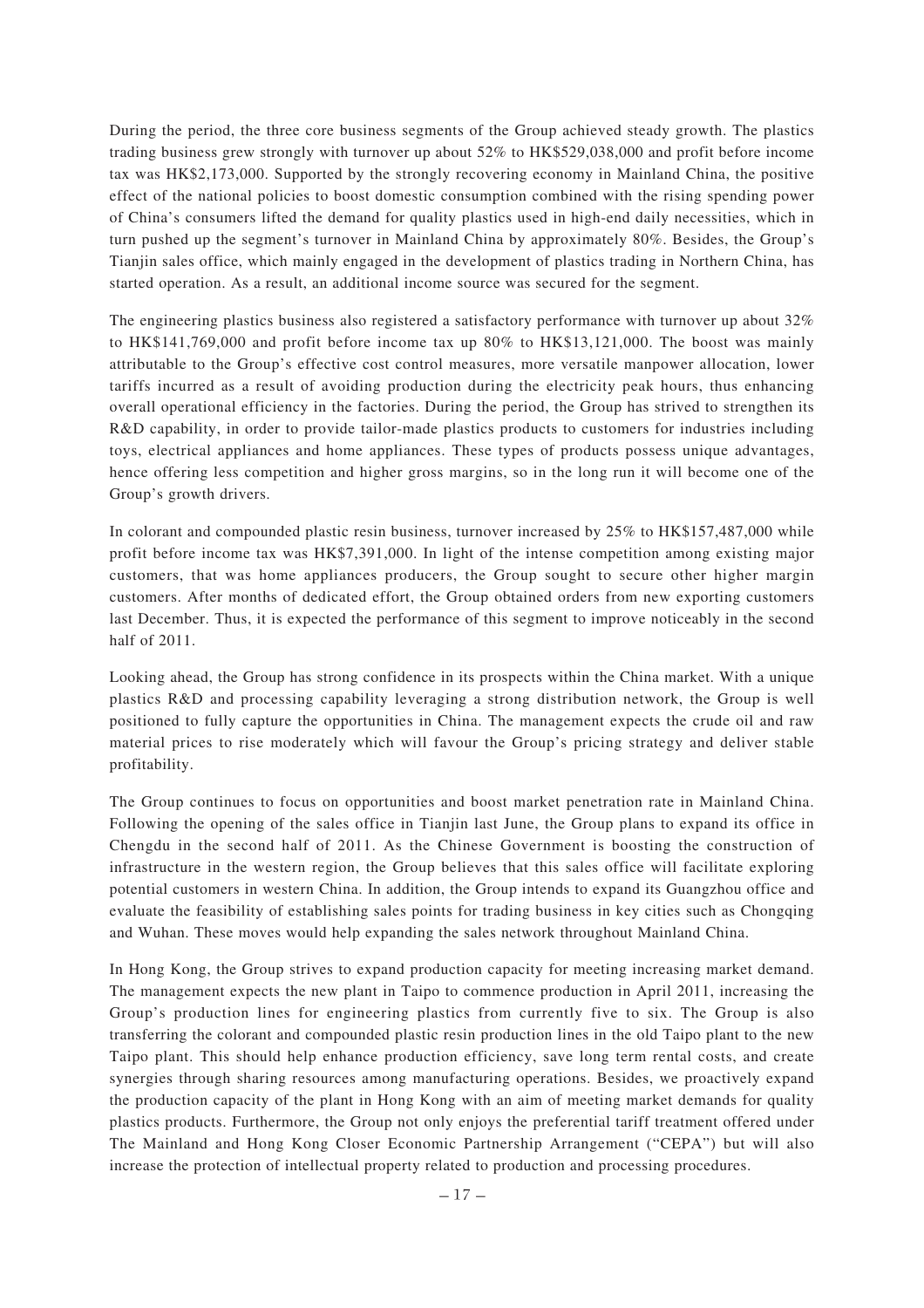Generally speaking, the Group's strategy is to focus on expanding the huge Mainland market, fully utilising the advantages in law and commercial policy in Hong Kong and actively expanding production capacity for achieving future growth. We have strong confidence in the economic development in China and the prospects of the plastics industry. We believe that the Group will achieve great progress in China's high quality plastics market and generate satisfactory return for its shareholders.

Last but not least, the Board wishes to take this opportunity to thank our customers, suppliers and shareholders of the Group for their invaluable support, and its employees for their hard work over the years.

## **LIQUIDITY AND FINANCIAL RESOURCES**

The Group generally finances its operations with internally generated cashflow and banking facilities provided by its principal bankers. As at 31st December 2010, the Group has available aggregate bank loan facilities of approximately HK\$390,926,000 of which HK\$270,697,000 have been utilised and were secured by corporate guarantee issued by the Group and legal charges on certain leasehold land and buildings, investment properties and machinery and equipment in the PRC and Hong Kong owned by the Group. The Group's cash and cash equivalents as at 31st December 2010 amounted to approximately HK\$87,079,000. The Group's gearing ratio as at 31st December 2010 was approximately 65%, based on the total bank borrowings of approximately HK\$270,231,000, together with obligations under finance leases of approximately HK\$466,000 and the shareholders' funds of approximately HK\$419,088,000.

## **FOREIGN EXCHANGE RISK**

The Group's bank borrowings and cash and cash equivalents are primarily denominated in Hong Kong dollars, Renminbi and US dollars. The Group's purchases were principally denominated in US dollars. The Group closely monitors currency fluctuations and manages its exchange risk by entering into forward exchange contracts from time to time.

As at 31st December 2010, the Group had outstanding forward foreign exchange contracts mainly to sell/ purchase US dollars and purchase EURO. The maximum notional principal amounts of these outstanding forward foreign exchange contracts at 31st December 2010 were as follows:

|                                | 2010            |
|--------------------------------|-----------------|
|                                | <b>HK\$'000</b> |
| Sell HK dollars for US dollars | 2,531,100       |
| Sell US dollars for HK dollars | 436,800         |
| Sell HK dollars for EURO       | 2.870           |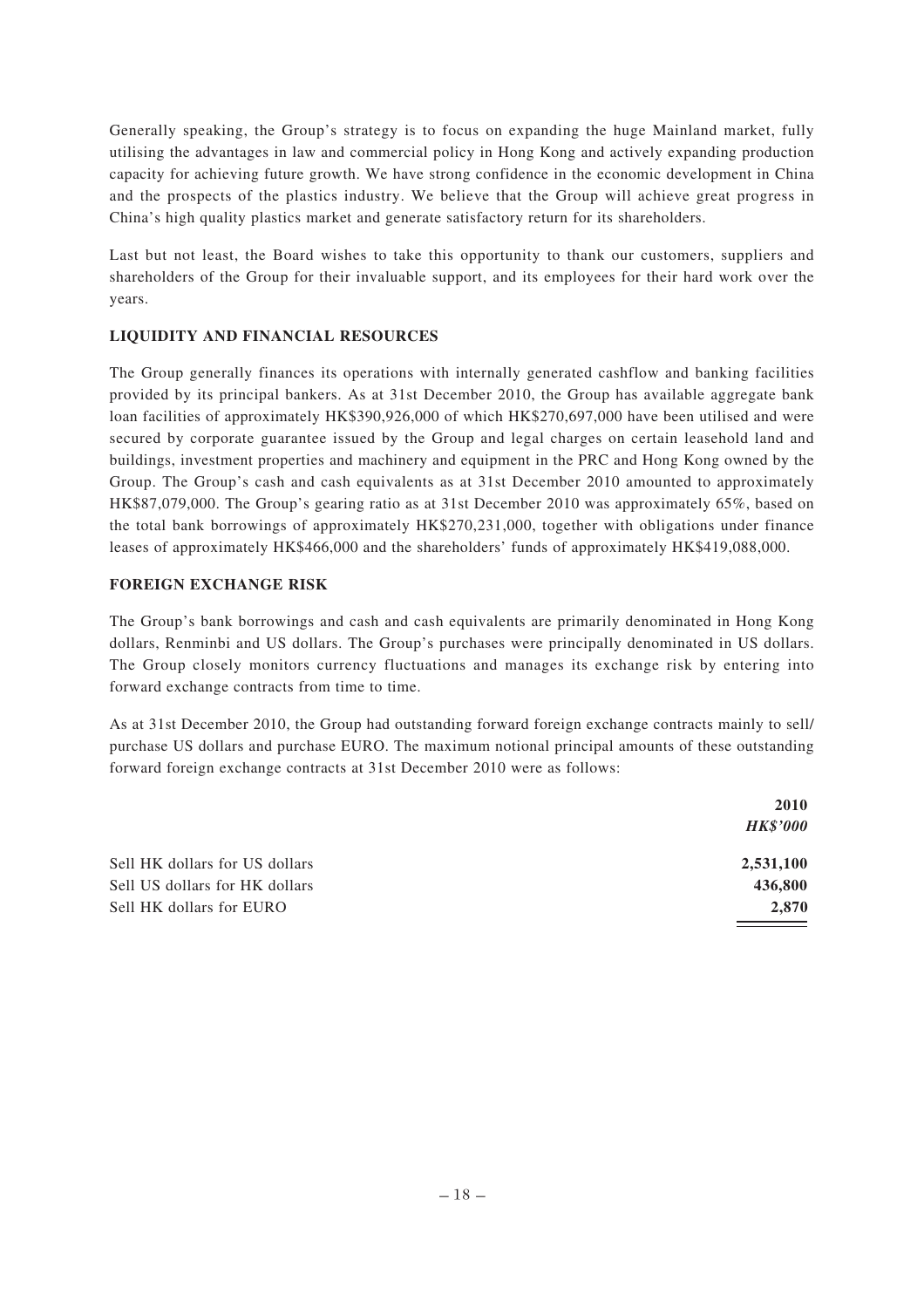## **EMPLOYEE INFORMATION**

As at 31st December 2010, the Group employed a total of approximately 638 full-time employees. The Group's emolument policies are formulated on the performance of individual employees and are reviewed annually. The Group has an incentive scheme which is geared to the profit of the Group and the performance of its employees, as an incentive to motivate its employees to increase their contribution to the Group. The Group also provides social and medical insurance coverage, and provident fund scheme (as the case may be) to its employees depending on the location of such employees.

## **PURCHASE, SALE AND REDEMPTION OF THE COMPANY'S LISTED SECURITIES**

The Company has not redeemed any of its shares during the period. Neither the Company nor any of its subsidiaries has purchased or sold any of the Company's listed securities during the period.

# **COMPLIANCE WITH THE MODEL CODE FOR SECURITIES TRANSACTIONS BY DIRECTORS**

The Company has adopted a code of conduct regarding Directors' securities transactions on terms no less exacting than the required standard set out in the Model Code for Securities Transactions by Directors of Listed Companies (the "Model Code") set out in Appendix 10 to the Rules Governing the Listing of Securities (the "Listing Rules") on The Stock Exchange of Hong Kong Limited (the "Stock Exchange"). Having made specific enquiry to all Directors of the Company, all Directors have confirmed that they had complied with the required standard set out in the Model Code and the Company's code of conduct regarding Directors' securities transactions during the period.

## **CORPORATE GOVERNANCE PRACTICE**

The Company is committed to the establishment of good corporate governance practices and procedures which serve as an important element of risk management throughout the growth and expansion of the Company. The Company emphasizes on maintaining and carrying out sound, solid and effective corporate governance principles and structures.

The Company has complied with the applicable code provisions of the Code on Corporate Governance Practices (the "Code") as set out in Appendix 14 of the Listing Rules throughout the six months ended 31st December 2010, except for deviation of the code provisions A.2.1 and A.4.1 of the Code as mentioned below.

According to the code provision A.2.1, the roles of chairman and chief executive officer should be separate and should not be performed by the same individual. Up to the date of this interim report, the Board has not appointed an individual to the post of chief executive officer. The roles of the chief executive officer have been performed collectively by all the executive directors, including the chairman, of the Company. The Board considers that this arrangement allows contributions from all executive directors with different expertise and is beneficial to the continuity of the Company's policies and strategies. Going forward, the Board will periodically review the effectiveness of this arrangement and considers appointing an individual to chief executive officer when it thinks appropriate.

Code Provision A.4.1 stipulates that non-executive directors should be appointed for a specific term, subject to re-election. The Company's independent non-executive directors were not appointed for a specific term but is subject to retirement by rotation and re-election at the annual general meeting of the Company in accordance with the Company's bye-laws.